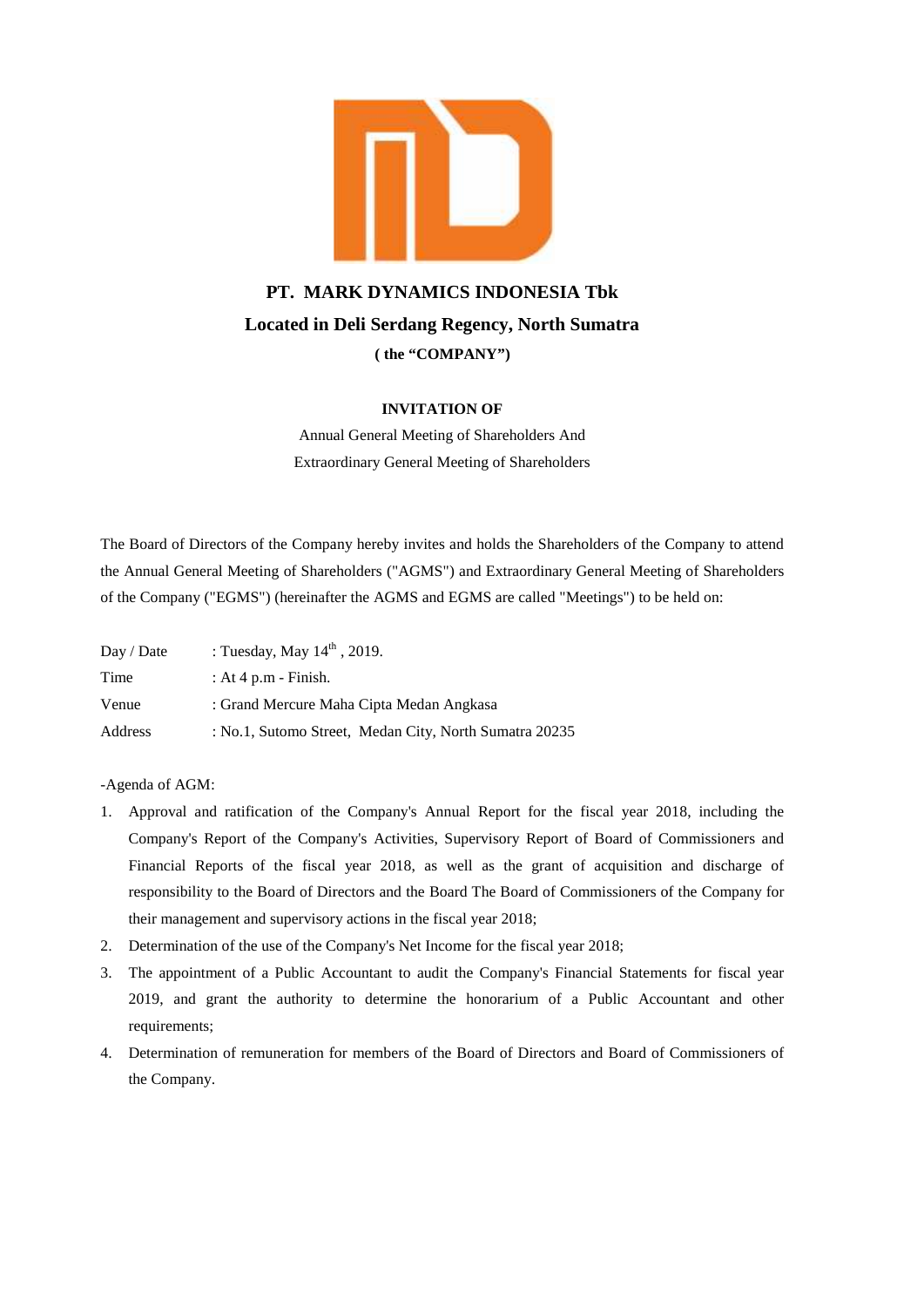### Explanation of the AGMS:

The agenda of the AGMS is a routine agenda in the AGMS of the Company to comply with the Company's Articles of Association, Law no. 40 of 2007 on Limited Liability Companies and Regulations of the Financial Services Authority.

### Agenda of EGMS:

- 1. Approval of Amendments to Article 3 of the Company's Articles of Association concerning the Purpose and Objectives and Business Activities of the Company.
- 2. Approval to pledge assets of the Company amounting to more than 1/2 (one-half) of the Company's net worth in connection with the loan facilities obtained by the Company from banks and / or other financial institutions.

## Explanation of EGMS :

The 1<sup>st</sup> agenda of EGMS : the change is in the context of adjusting Article 3 of the Company's Articles of Association with KBLI 2017 in the implementation of OSS (One Single Submission).

The 2<sup>nd</sup> agenda of EGMS : to comply with the provisions of the Company's Articles of Association and Law no. 40 of 2007, that the Company is required to obtain shareholder approval in the GMS in the event that the Company pledges more than 1/2 (one half) of the Company's net assets in 1 (one) fiscal year either in 1 (one) transaction or several transactions cumulatively, independent or related to each other.

#### Note:

- 1. The Company will not send a separate invitation to the shareholders of the Company, as this invitation is already an official invitation to all shareholders of the Company.
- 2. The Company's Shareholders entitled to attend or be represented in the Meeting shall be the shareholders of the Company whose names are registered in the Company's Register of Shareholders dated April  $18^{\text{th}}$ , 2019 up to 16.00 WIB, and / or for the shareholders of the Company whose shares are included in the Collective Custody at PT Kustodian Sentral Efek Indonesia (KSEI) is the holder of the Securities Sub Account at the close of trading on the Stock Exchange on April 18<sup>th</sup>, 2019 and Written Confirmation for Meeting (KTUR) may be obtained from Securities Company or Custodian Bank where shareholders open their securities account.
- 3. Shareholders who are unable to attend may be represented by their proxies by bringing with them a valid Power of Attorney as determined by the Board of Directors.

Form of Power of Attorney may be obtained every day during office hours at the Company's Share Registrar: PT. Adimitra Jasa Korpora, address in Rukan Kirana Boutiqe Office, Jl. Kirana Avenue III Block F3 No.5 North Jakarta, Telp. 021-29745222, Fax. 021-29289961, Power of Attorney must be received by the Company's Registrar at the latest 3 working days prior to the Meeting date.